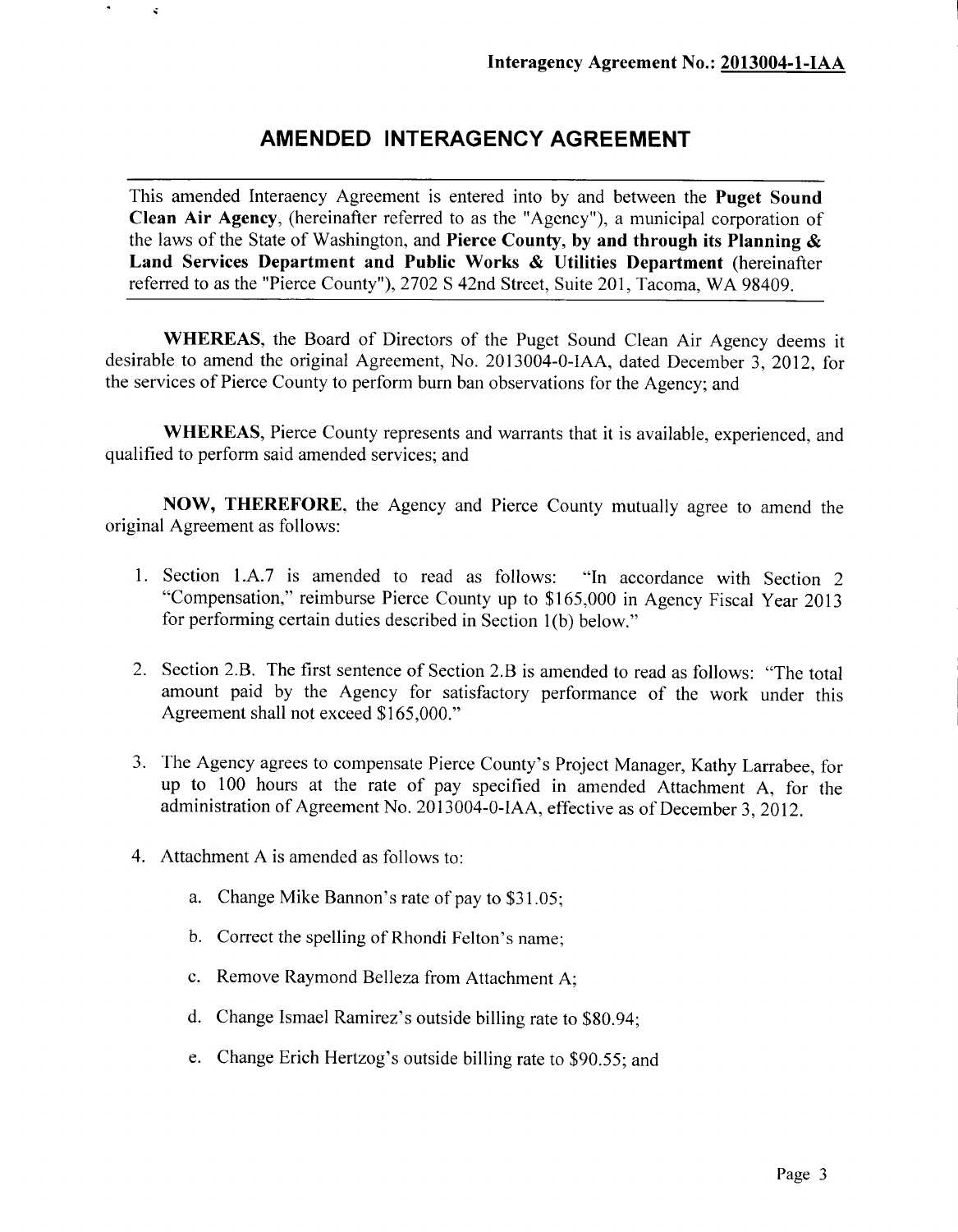- f. Add Kathleen Larrabee and her associated rates of pay, all as shown in the attached and amended Attachment A.
- 5. Any future changes to Amended Attachment A may be accomplished by mutual agreement of the parties through a written letter agreement or e-mail communications.

 $\bullet$ 

 $\bullet$ 

6. All other terms and conditions of Agreement No. 2013004-0-IAA remain in full force and effect.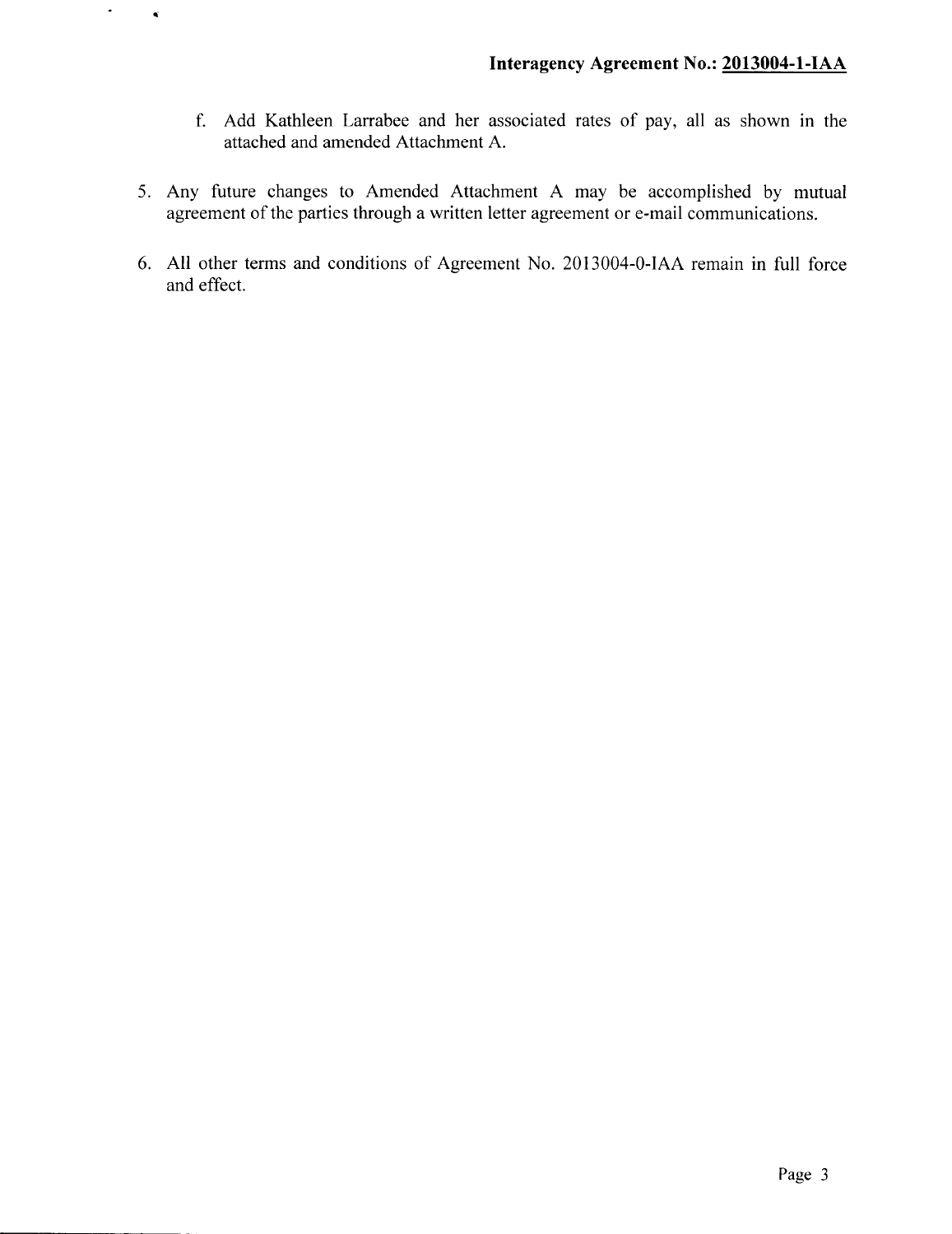**IN WITNESS HEREOF,** the Agency and Pierce County have executed this amended Agreement as to the date first above written.

## **PUGET SOUND CLEAN AIR AGENCY**

By:

^Paul Roberts *f*

Board of Directors, Chair

Date:  $3/26/$  $120/2$ 

Attest:

By:

Craig Kenworthy Executive Director

Date:  $3// 5// 3$ 

Approved as to Form:

By:

Jennifer Dold Attorney  $3|9|13$ Date:

## **PIERCE COUNTY**

Approved as to legal form only:

By:

Deputy Prosecuting Attorney

Date: 2.27.73

Recommended:

By: Budget & Finance

Date: 3/11/13

Approved:

By:

Department Director (less than \$250,000)

Date: